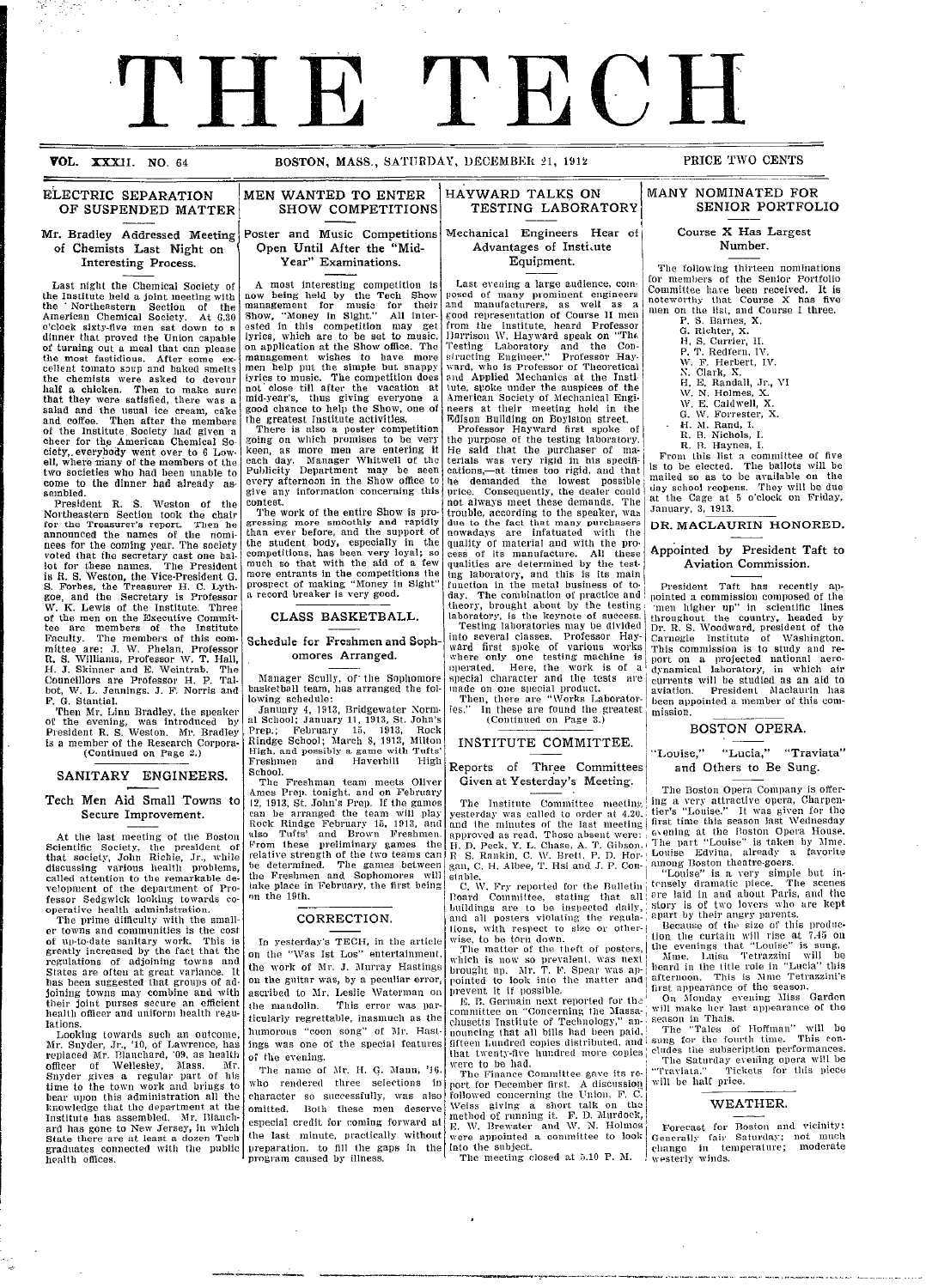

Entered as second-class matter. Sept. 15, 1911, at the postoffice at Boston, Mass., un- der the act of Congress of M:lrch 3, 1879.

Published daily, except Sunday, during **the** college year by studenll **cf** the Massa- chusetts Institute of Technlology.

# **MANAGING BOARD.**<br> **A. T.** Gibson, 1913 ..........General Manager<br> **B. H. Taylor, 1914........Business Manager**<br> **B. E. Adams, 1915........Business Manager**

**NEWVS BOARD** *MB.* Paris, 1914 .............. Institute Editor **i.** Rogers. 1915 ............ Societies **Editor P. J.** Munn, 1915 ........ Exchange Editor **NEWlVS** STAFF. S. Berkowitz, '15...'P. AV. **Bnrkhart, '16 BUSINESS BOARD.** *L.* C. **Lanmb,** 1914 ............ Adv. Manager

Office Hours of Managing Editor:<br>
8.40 to 9.00 A. M. daily. 1.30 to 2 P. M.<br>
Except Tunrsdays and Saturdays.<br>
Office Hours of Business Manager:<br>
8.30 to 9.00 A. M. Daily.<br>
0ffice Hours of Editor-in-Chief:<br>
06.00 P. M. Dail

Office, 42 Trinity Place. Phone-Back Bay 5527 or 2180. **Night** Phone-Back Bay 5527.

Subscriptions within the Boston Postal<br>District and outside of the United Statege<br>must be necompanied by postage at the<br>rate of one cent a copy.<br>Subscriptions, \$2 00 per year, in advance,<br>Single coples. 2 cents.

SATURDAY, DECEMBER 21, 1912

#### **RETROSPECTION.**

For most of us, today marks the end of a definite period of the halfyear's work. It is a time which calls for deep and honest thinking, for<br>keen and accurate analysis, and next<br>week we have a lull in our activities, in which we may ruminate and digest.

This first term has gone by in a rush and bustle,—in a mad race to<br>keep stride in studies, in activities,<br>and in social affairs. Opportunities<br>for work and for play have been put before us, and we have made our! choice, or mixture, wise or otherwise. With our work coming to us unceas-<br>ingly, day after day, with the con-<br>stant pressure which characterizes the Institute, we have a perspective of the day's work only. Uncon-<br>sciously, we have become a bit nar-<br>rowed to that viewpoint which is a sympton of staleness. But there must be a time for everything, and next week is for retrospection. Then we may stand <mark>off</mark> and survey the work of<br>the term, study and adjust our endeavors and mental attitude. It is time

for a big viewpoint, a perspective<br>which is "birds-eye" in scope.<br>We hope that Technology students<br>will take next week for thought and mental refreshment, and not for work, for cnunsel. and not for remorse over something undone. If the point of view is refreshed, if the mentality is stimulated, there will be plenty of time left for work after vacation.

So let us then discard our books for a week, and give our minds a joy ride. Let us go home, if we may and can, to our Christmas dinner and our<br>good times. If this holiday season is<br>one for getting next to ourselves, let us remember that it is also a time when we may make friends of our-<br>selves and so be on easy open terms. Away dull care and let us to our friends'

And oh, let the joy bells ring.<br>And the heart of us be light,<br>For good fellowship is king,

(Continued from Page 1, Col. 1.)<br>tion of New York, a company organ-<br>ized to deal with the problems raised ized to deat with the problems raised<br>
in the commercial applications of the set competitions, but the<br>
Cottrell Electric Precipitation Pro-<br>
still room for more. The lyrics<br>
cesses, and to solve them as far as<br>
possible.  $(Continued on Page 3, Col. 2.)$ 

Y. M. C. U. **INVITES ALL TECH** MEN TO RECEPTION Mr. Frank J. Locke, M. **I. T. '86,** Anxious for Large At-I i

#### tendance.

The secretary of the T. C. A. has received a letter from the President of the Roston Young Men's Christian<br>Union, Frank L. Locke, '86, cordially<br>inviting any Technology men that <mark>ma</mark>y remain in the city during vacation to attend an informal reception in the Union, 48 Boylston street, on Christemon, To Doylston street, on Onlist-<br>mas Eve. The Entertainment Club,<br>assisted by the Union Orchestra, will

assisted by the Union Orchestra, will<br>give a program.<br>Mr. Locke is an active alumnus of<br>the Institute and is very much interested in the T. C. A. He is anxious to have as many Technology students as possible come into touch with the Y. AM. C. U. There are many young men, members of the Union, who can be<br>helped by meeting and talking with<br>'rech men, and Mr. Locke feels that<br>this is a chance for some very practical Social Service.

Any men who can attend this re-<br>ception should not fail to meet Mr. Locke himself, who is especially in-terested in Tech men, and who always keeps himself posted through the T. C. A. secretary and others in regard to affairs here at the Institutte.

## SAMPSON, '07, KILLED.

20

Mr. Roswell Eustis Sampson, M. I. T.. '07, was killed last week in a railroad accident, at his place of business. Pullman, Washington, The particulars of the accident could not be ascertained. His funeral took place yes-

terday at his home in Medford. Mr. Sampson was educated in the Medford public schools, graduating from Medford High in 1902. He then entered Course III at AI. I. T., gradu-ating in 1907. During the following year and a half he engaged in mining engineering work in Nevada. He then enteled research work in Boston, and later spent consider able time with the Quincy Copper Mining Company in<br>Hancock, Michigan. In September,<br>1911, he accepted the position of Assistant Professor in the Mining Department of the State College at Pull-iman, Washington, and remained there until the accident which caused his death.

 $L$ <br> $H$ <sup>1</sup> $G$ <br>at R

**i** I

was a member of the Mount Vernon Masonic Lodge, the Appalachian Mountain Club, the Tech-Club and several mining engineering societies.

#### COMMUNICATION.

 $s$  . The contractor  $\sim$ 

Many of you fellows who read THE 'ECCH are leaving this afternoon to spend a very short but happy Christmas vacation at home or visiting. At any rate, you will be gone **for** a whole week, during which time studies and all such things will be far from your minds.

As to vacation, the management of And the heart of us be light, Tech Show extends its best wishes to For good fellowship is king,  $\qquad$  every man for a very Merry Christmas And in friendship there is might.  $\vert$  and at the same time a happy holiday. CHEMICAL SOCIETY. While away, however, do not com-<br>CHEMICAL SOCIETY. pletely forget the Music and Poster CHEMICAL SOCIETY. Pletely forget the Music and Poster<br>ontinued from Page 1, Col. 1.) Competitions for the Show, and put a<br>of New York, a company organ. Fittle thought on these two subjects.

ized to deal with the problems raised Quite a few men are out for both in the commercial applications of the  $\frac{1}{2}$  these competitions, but there is Cottrell Electric Precipitation Pro- still room for more. The lyrics seem<br>cesses, and to solve them as far as very easy to write music to and the possible. This company produces no  $\lfloor$  men should not have a very hard time dividends, for its profits are turned composing their songs. For the con-<br>over to the Smithsonian Institute to I venience of those who would like to<br>further research work. Mr. Bradley try and write, lyrics may be obtained

**U**

 $\bar{\epsilon}$ 



# The **Perfcct Pipe**  $=$  Tobacco  $=$

ing<br>Li

**11 \cdots 0. P. M.** is PERFECT BE-<br>CAUSE it is mild, fragrant,

wIIm I I a a

l a r

> 5 i

> 9

slow burning, free **from** artificial **flavoring, and DOES NOT BITE the TONGUE.**

2 **OZ. Can, 25 c.** 4 **OZ. Can, 45c.** 8 )a. Cin, 8); 16 oz. **Can** \$1.60. *It is absolutely the Finest Mixture produced*

Manufactured **by COBB BaTES** & **YERXA CO., Boston**

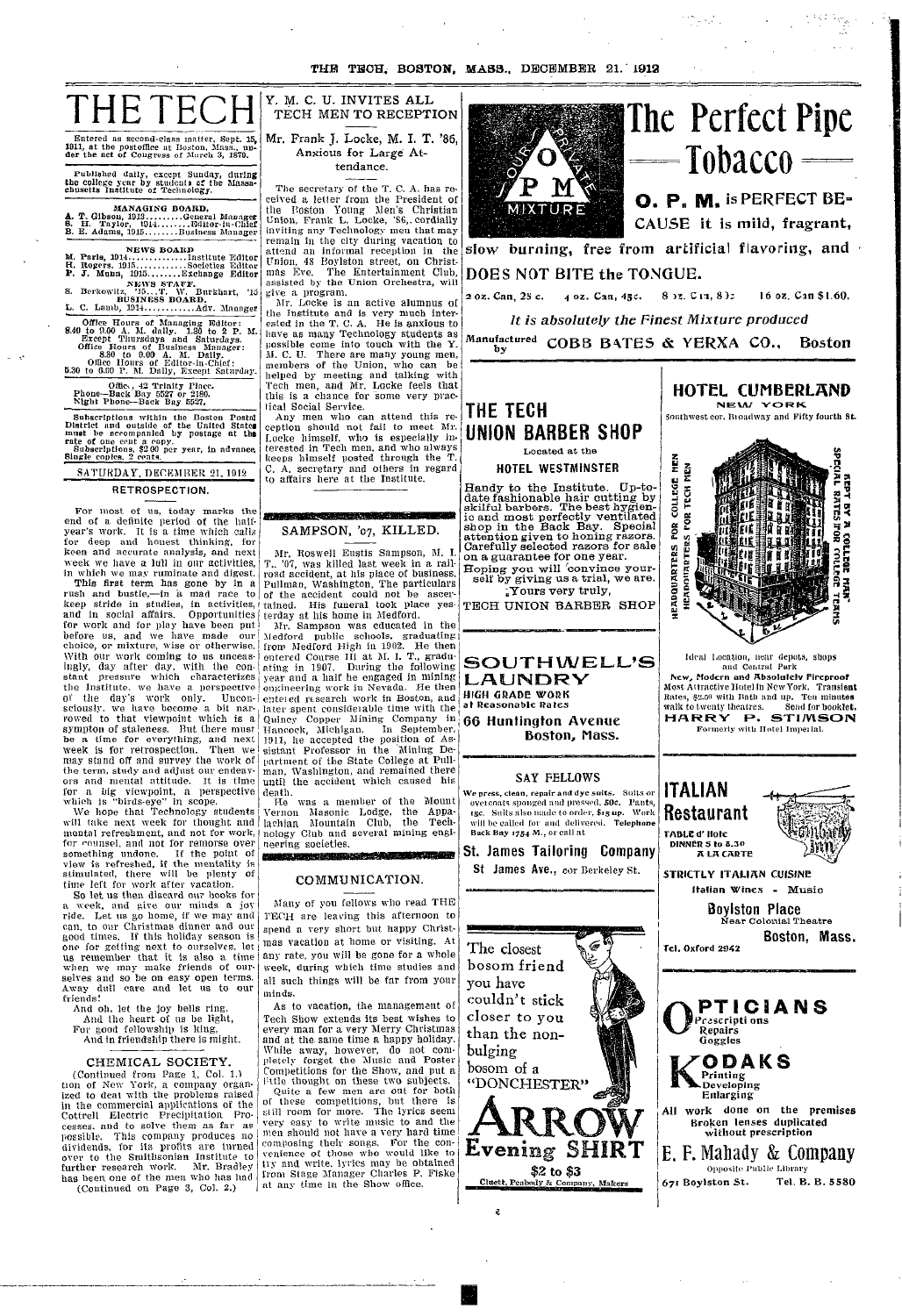**In the contract of the contract of the contract of the contract of the contract of the contract of the contract of the contract of the contract of the contract of the contract of the contract of the contract of the contra** 

i

I

I

I<sup>-</sup>

 $\overline{1}$ 

|<br>|<br>|<br>|

ouna<br>dass<br>humid**or** 

#### HAYWARD SPEAKS.

(Continued from Page 1, Col. 3.) onstrated that the variations; they contain machines for particles was great special purposes, machines for testing relative sizes, the the product at each stage of the pro- the slower being cess, from the raw material to the the slower leing<br>finished, marketable article.<br>Very few of these laboratories, how- suspended in a gas

ever, are equipped for research work. through a pipe, and<br>The men employed are not of great the particles lag<br>intelligence, and are inclined to be etream ever so slight very narrow, due to the fact that they  $\begin{bmatrix} \text{size} \\ \text{because} \text{ constants} \end{bmatrix}$  because of their g terial manufactured by that particular ineitia), that the firm. the contraction of the even slower than the event slower than the event slower than the even slower than firm.<br>Another class of testing laboratories

is a combination of the first two. Were the gas at reflection of the first two. Were the gas at reflection of suspended matter than  $\frac{1}{2}$  possible to remove work. In these much valuable data action of gravity all is obtained and made use of in the Then came the p manufacturing processes. From came

 $The Government Testing Laboratory$ les form another distinct group, being settling out at a arranged for special work, such as the than any gravity testing of different alloys, metals, plish. He menti bricks, cement, etc. As a rule, they centrifugal separare very complete and therefore well the same difficult adapted for research work. But the aration did, name<br>trouble with the government labora- acting on the pretories is their extreme slowness, oc-<br>casioned by the great amount of red<br>tape. They are, nevertheless, very re-<br>liable, and accomplish much.<br>The fourth group of testing labora-<br>tor the repulsion of the repulsion of the re

tories are those found in technical  $\begin{bmatrix} \text{trees} \\ \text{to settle} \end{bmatrix}$ schools. The lecturer said that they  $\frac{10}{10}$  settle out quickly are probably the best equipped of all through which the<br>as far as size and adaptability are  $\frac{1}{2}$  after explaining<br>concerned, because of the great va-<br>discharge is able i riety of tests which they must be able  $\begin{bmatrix} \text{disc}{\text{max}} \\ \text{dist}{\text{max}} \end{bmatrix}$  and the discharge is able to make. Prominent engineers, inventors and manufacturers call upon went on to demonstrate the technical school testing laboratory actual apparatus<br>to make tests of every conceivable grounded iron pipe, kind. The speaker provoked much in diameter, and it has laughter and comment by citing incidents and experiences here at the In-<br>dents and experiences here at the In-<br>stitute testing laboratories. He said in the tube. The<br> Institute to make tests just at the enters near one ereme when the men can devote least silent discharge is<br>time when the men can devote least silent discharge is<br>time to it. He urged the engineers of www.folioner to the to present their specifications to be volting to the fact the fall when a large num-<br>tested in the fall when a large num-<br>ber of men can do the work. His sug- volts was available gestions, if carried out, will provide complete precipitations.<br>Course II men with a large amount was impossible, by<br>and variety of testing machine work. That he showed by<br>and results t

Professor Hayward laid consider-<br>able stress on the quality of the speci-<br>men to be tested. He emphasized the acid manufactory<br>men to be tested. He emphasized the accomplishing condet fact that the slightest flaw will cause completely condenia<br>a resulting test which will misrepre-<br>sent the actual quality of the material. mist that had different<br>some materials of good quality are other methods. If<br>we sen turned down because of the fact that West it prevents the specimen was poorly prepared or fumes into the air poorly selected. poorly selected.<br>After discussing many other points

of interest to the practical engineer, in caribadis. He is<br>professor Hayward showed the assem-<br>by by means of lantern slides a few this process to a<br>of the tests performed here at Tech-<br>had been killing t<br>pology, and he d tail. The slides were very interesting escaped from its kind. The slides were very interesting the process the mill no<br>speaker's words, the fact that the to escape into the to-<br>the totests made at the technical school that from the ten<br>were of such a varied nature.<br>After the close of Professor Hay- tons of cement di

ward's talk, which was greatly en- for use as a sour joyed and appreciated by both the ash, for it is part young and old engineers present, the more soluble salt subject was opened for discussion, The power require<br>and several prominent men spoke  $\begin{bmatrix} \text{trig} \text{ only three or} \\ \text{drig} \text{ for the treatment} \end{bmatrix}$ their own experiences.  $\left\{\begin{array}{c}\n\text{that pass through}\n\end{array}\right\}$ 

## CHEMICAL SOCIETY.

(Continued from Page 2.)  $\begin{array}{|l|l|}\n\hline\n\text{Frou} & \text{Bave} \\
\hline\n\text{Frou} & \text{Bave} \\
\hline\n\end{array}$ to solve the practical difficulties that the unicomes of<br>have arisen in the application of this workers overcame process, and so he has a first hand knowledge of its principles.

He first read a paper on "The Development of the Cottrell Electric Precipitation Process," showing how the phenomena observed in the case of dry particles suspended in a gas could be explained by the logical reasoning from the fundamental laws of energy relations, provided some simple as-

sumptions were made. Thus he demonstrated that the fall of very minute particles was greatly affected by their relative sizes, the smaller the particle the slower being its velocity of fall. He showed that if the particles were suspended in a gas that was in motion through a pipe, and if we assume that the particles lag behind the gas stream ever so slightly (as is possible because of their greater density and inertia), that the falling of these were the gas at rest. Thus it is impossible to remove the finer particles of suspended matter in motion by the action of gravity alone.

Then came the problem of finding a force sufficiently powerful to cause a settling out at a speed far greater than any gravity was able to accom-He mentioned the fact that<br>gal separation encountered ation encountered y that gravity sep-ly, that the forces articles diminished size. But the sep-3 of silent electric ies this difficulty, of very small parugh to cause them y on the metal pipe cloud of dust is be-

went on to demon why the electric o make the particles rging electrode, he istrate the way the works. He had a , about eight inches five feet long. A ntial of many tlhoues an axial position gas with the susammonium chloride) enters near one end, and when the<br>silent discharge is passed, the cloud<br>of smoke fails to issue from the tube. ssue from the tube.

ct that a direct cur-ntial of only 18,000 ble last night, the ation of the smoke I ut to make up for y some slides that that have been ob-In a sulphuric and it was possible to se and save all the<br>pus sulphuric acid<br>efied treatment by **i** a smelter in the -he escape of arsenic r through the chim-10 smoke leaves the it is shipped an-ay vent into the inter-<br>the application of<br>cement mill, which<br>he orange trees for ith the dust that kilns. By uising this now allows no dust e air. It is stated kilns this apparatus yves each day fifty lust, which is ready *ee* of available pot-ticularly rich in the ts of this element. ed is negligible, be-four kilowatts per lent of hot flue gases Ih the apparatus at cubic feet a minute.

the rate of  $50,000$ <sub>he</sub> better results are Ole of the talk Mr. hearers glimpses of<br>hat he and his co-<br>e. Even now they pletely remove any from a gas passing thirty feet a minute ighlt inches in diam-teen feet long, and re promised in the

of the two societies y a hearty vote of **'ral** of the men had about the various ocess. There were o heard his talk.





.<br>Mil MZO<br>2-oance ting **10c** 

# **Trachion**

1

I I

-1

- -

Tradition wears a snow-white beard. and has the wisdom of experience.

The pipe is a **col**lege tradition. Fill yours with



and you will endorse the you will endorse dictum of your predecessors.

Velvet the choicest growths of Burley leaf is mild, rich and satisfying-yet withal inexpensive.

*4- zav -u.0a*